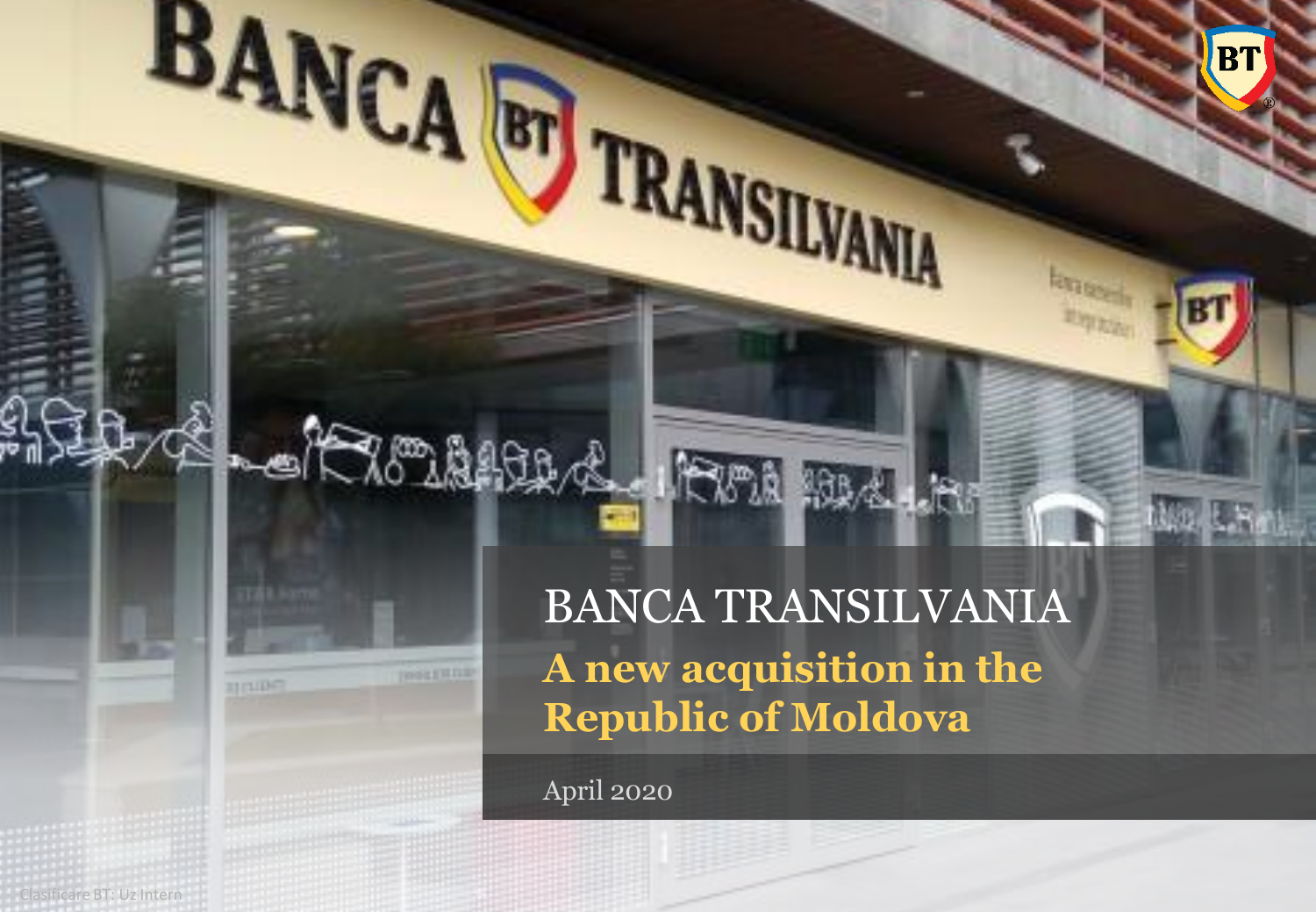# **Brief Description of Microinvest**

**1**

**2**

**3**

**4**



• **Founded in 2003, Microinvest is a non-banking financial institution, being the sector leader in terms of microfinancing solutions offered to small companies**

• **Microinvest consolidated its market position reaching over 25,000 clients and having a loan portfolio of nearly 30,000 loans**

• **The size of Microinvest loan portfolio is similar to a tier II bank in the Republic of Moldova, being on the 6th position when compared with the banking system**

• **The company has a territorial network of 13 branches and nearly 200 dedicated employees with wide expertise in micro companies and agribusiness**

• **With an enthusiastic management team and key people with microfinancing background and expertise, Microinvest managed to build a strong brand in the market 5**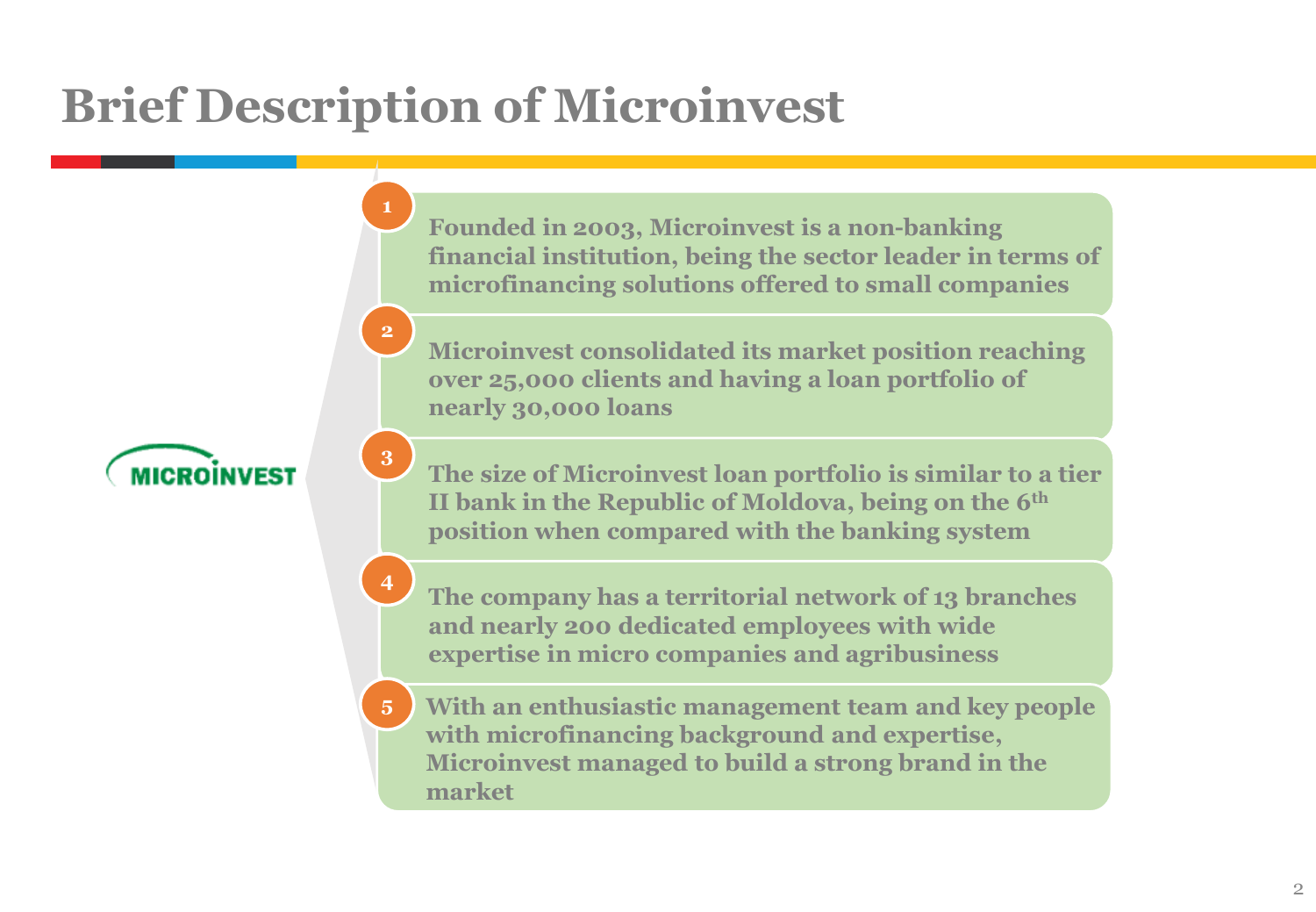# **Strategic Rationale of the Transaction**

#### **Key Rationale How we see it**

**Commitment to support the Moldovan economy**

**Attractive synergy potential**

#### **Positioned for Growth**

- ➢ Our focus, both in Romania and in the Republic of Moldova, is directed towards development of entrepreneurial and small businesses
- $\triangleright$  The transaction fits well within the strategy of Banca Transilvania, that comprise both organic growth and acquisition opportunities
- ➢ Once Microinvest joins Victoriabank and BT Leasing Moldova, as subsidiaries of Banca Transilvania, customers in Moldova will benefit from a one-stop shop financial group providing a full range of financial services
- ➢ Enhanced synergies will be created out of close collaboration with BT Microfinantare, the microfinancing dedicated subsidiary of BT on the Romanian market
- $\triangleright$  The microfinancing market is estimated at around 50k companies and approx. 500k retail customers
- $\triangleright$  High efficiency and lean operating model are key differentiators for Microinvest on the microfinancing market
- ➢ The success story of Microinvest is a powerful engagement factor for key staff and management